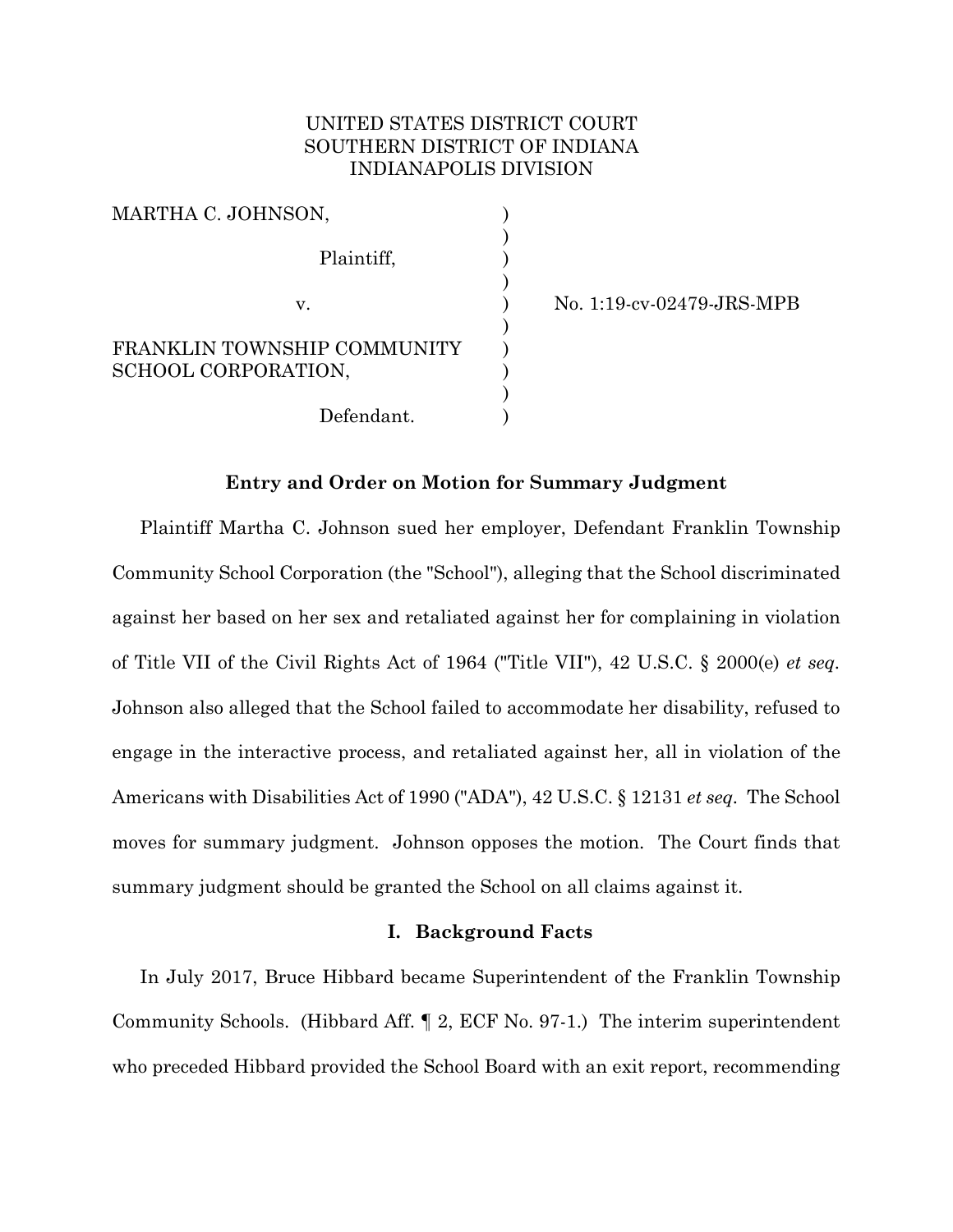that the new superintendent analyze structural and personnel issues and make a change through which student issues were no longer handled by Assistant Superintendent of Personnel Martha C. Johnson. (Hibbard Aff. ¶ 3.) Hibbard observed and, analyzed structural and personnel issues and, as a result, made changes he found appropriate, including removing Johnson from her administrative position. (*Id.* ¶ 4.)

Hibbard had received consistent feedback that Johnson was incompetent, unapproachable, a poor communicator, and failed to return phone calls or emails. (*Id.* ¶ 5; *id.* ¶ 10 (Lynlie Schoene, a school principal, reported to Hibbard concerns about Johnson failing to return phone calls and not being responsive in a timely manner).) He became aware that Johnson did not get along well with other people and was a source of conflict and that the organization was in serious need of reorganization. (*Id.* ¶ 5.) School principals informed Hibbard that they did not trust Johnson, which caused him concern. (*Id.* ¶ 6.) Principals also complained about Johnson's performance, informing Hibbard that she did not appear to know what she was doing, she failed to provide the support and assistance needed from her, and she either did not have answers to the principals' questions or when she did have answers, they were untimely. (Hibbard Aff. ¶ 10 (report of Lynlie Schoene); *id.* ¶¶ 12–13 (report of Kevin Koers); *id.* ¶ 14 (report of Kent Pettet).) Hibbard also received feedback that teachers neither liked nor trusted Johnson and viewed her as incompetent, particularly in her curriculum role. (*Id.* ¶ 6; *see also id.* ¶ 10 (Patricia Blazek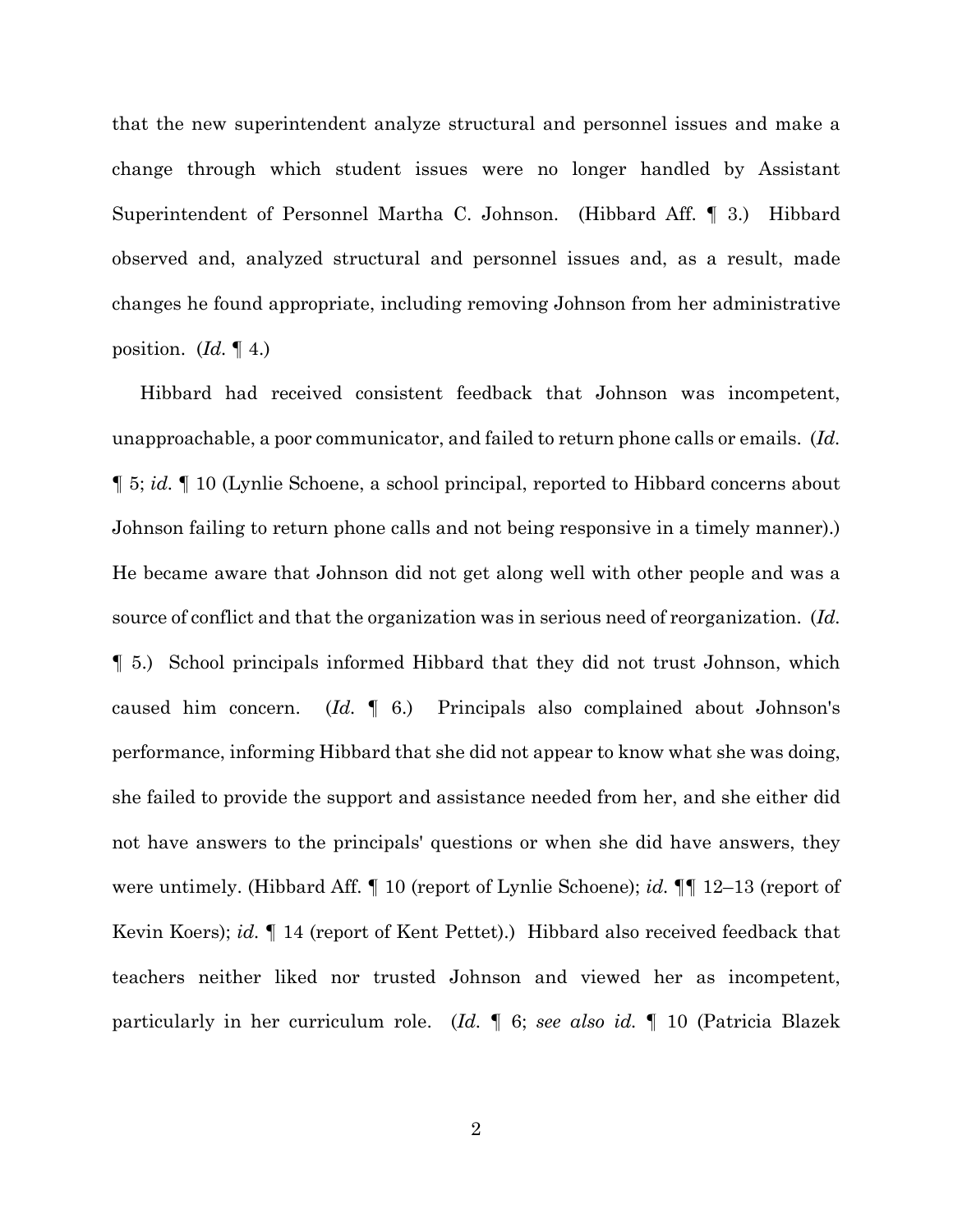complained to Hibbard that Johnson did not know what she was doing and that Blazek had to do some of Johnson's job tasks).)

The assistant to the superintendent reported to Hibbard that Johnson "doesn't play well in the sandbox" and that it appeared from the reaction of others that "Johnson did not get along well with others." (Hibbard Aff. ¶ 7.) One school counselor who left her employment with the School in July 2017 similarly complained about Johnson's failings, including a repeated failure to respond or acknowledge communication about student issues, a demonstrated lack of understanding of the school counselor's role, failure as a leader, and failure to attend meetings. (*Id.* ¶ 11.)

Based on the substantial amount of criticism of Johnson and Hibbard's own interactions with her, Hibbard decided that including Johnson on the central office administrative team would be neither functional nor helpful to the School. (Hibbard Aff. ¶ 15.) Hibbard's observations and interactions with Johnson confirmed the negative reports he received from staff. He believed that Johnson's reputation was consistent with a culture of "no" at the central office, meaning that when a building level staff person needed support and came to the central office, the answer was nearly always "no." (*Id.* ¶ 16.) In addition to the negative feedback from others, Hibbard observed that Johnson attempted to undermine him and the new Chief Operating Officer ("COO") for the School and engaged in inappropriate behavior. (*Id.* ¶¶ 19–23.) For example, Johnson sent a coworker a defamatory text about the COO, which raised "serious concerns" in Hibbard's mind about whether he could trust" Johnson. (*Id.* ¶¶ 20–21.) In sum, based on his first-hand observations of Johnson's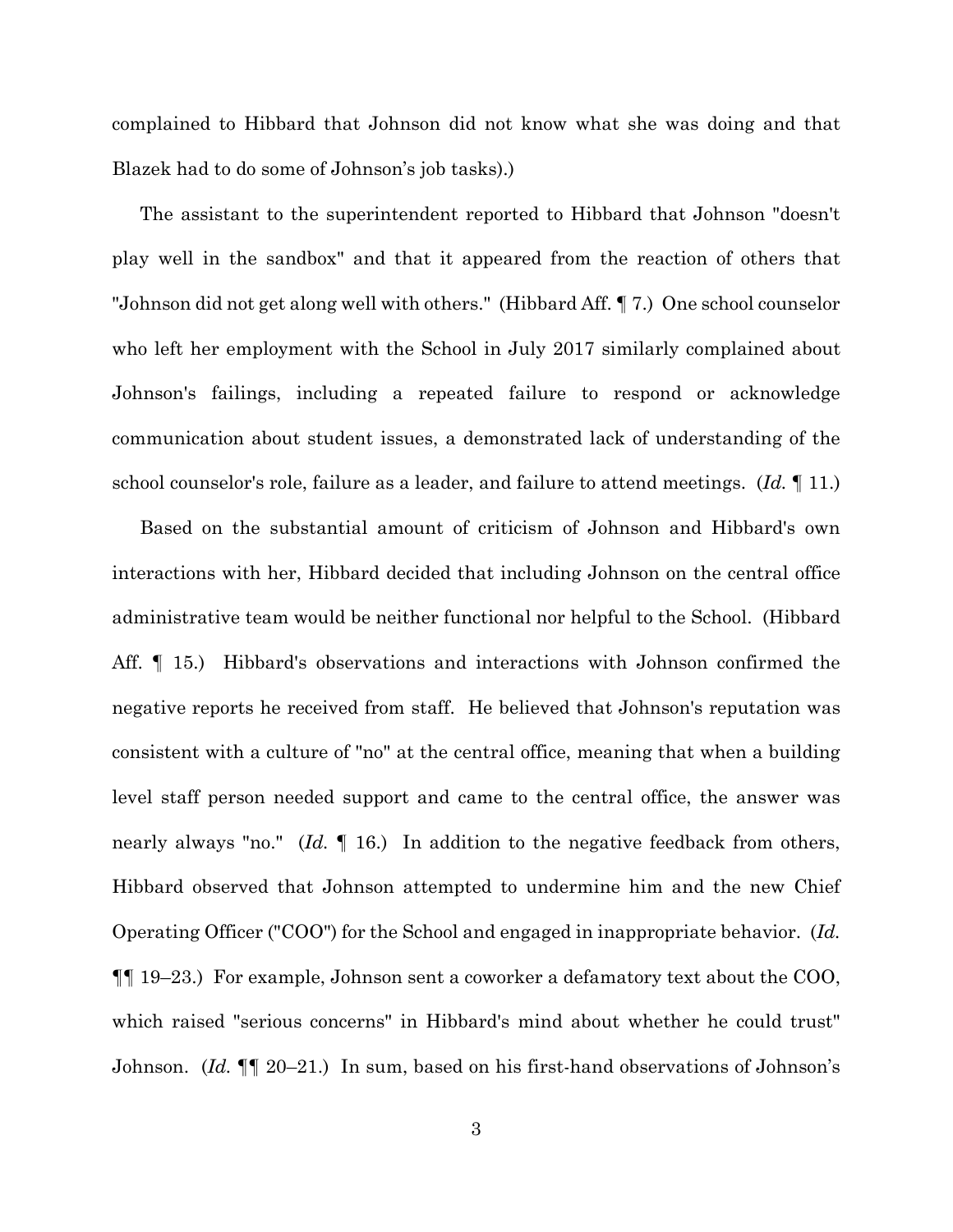poor performance, the substantial negative feedback about her, and having learned that neither the central office administrators, principals, nor teachers respected or trusted Johnson, Hibbard decided not to include her on his central office administrative team. (Hibbard Aff. ¶¶ 24–25.)

On December 18, 2017, Hibbard proposed to the School Board an organizational restructuring, including removing Johnson from her administrative position. (*Id.* ¶ 25.) The Board did not ask Hibbard for the reasons for his reorganization personnel decisions, and he did not disclose his reasons to the Board. (*Id.* ¶ 27; *see also* Dawn Downer Dep. 108 (stating that the Board was not told why Johnson was not considered for any administrative positions and was told only that Hibbard wanted his own cabinet), ECF No. 97-17.) The Board unanimously voted to approve the reorganization, including giving Hibbard authority to offer Johnson a severance and not renew her administrative contract. (Hibbard Aff. ¶ 27.) Hibbard alone made the reorganization decisions. (*Id.* ¶ 28.) As a result of Hibbard's reorganization, eight women and three men were promoted, and seven women and two men received pay raises. (*Id.*; Jill Britt Aff. ¶ 5, ECF No. 97-5.)

Having made the decision to remove Johnson from the central office, Hibbard offered her a severance payment and placed her on administrative leave so she could consider the severance. (Hibbard Aff. ¶ 32.) Johnson declined the severance, she received her administrator pay and benefits through the end of her administrative contract on June 30, 2018, and she was reassigned to a teaching position. (*Id.* ¶ 38.)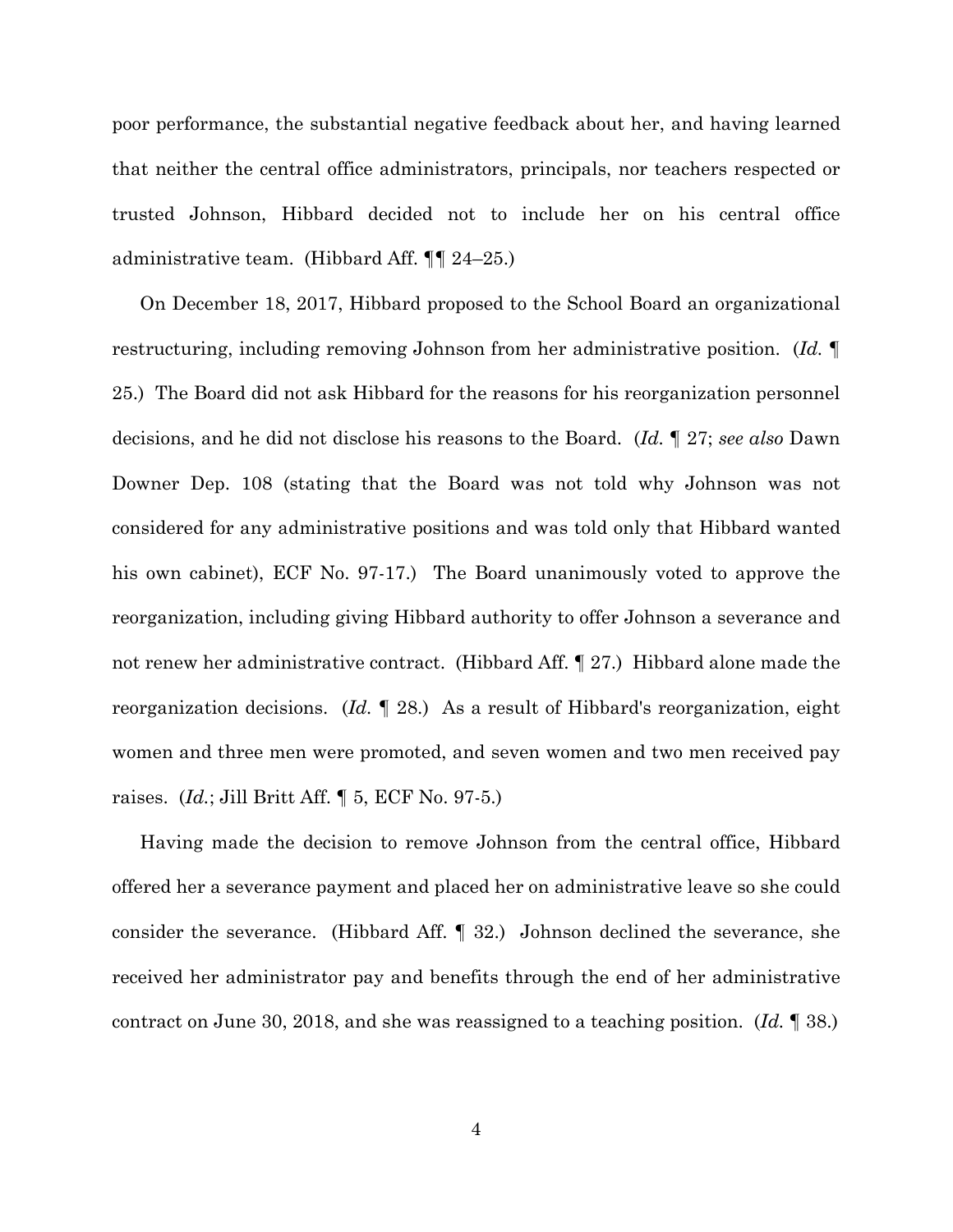Since Johnson declined the severance, the School worked with her to find an acceptable teaching position. (Britt Aff. ¶ 7, 9.) In early February 2018, Johnson was offered a special education position at the high school, which she initially declined due to a broken arm. (*Id.* ¶ 9.) A few days later, the School sent Johnson FMLA paperwork, and a few weeks after that, the School sent her ADA accommodation paperwork. (*Id.*) Johnson never returned any of the paperwork. (*Id.*) The School followed-up with Johnson, directing her to return to work and attempting to work with her to find an open position that would meet her needs given her broken arm. (*Id.* ¶¶ 9–13.) Johnson ultimately accepted the special education teacher position initially offered, and she admits that the School accommodated her restrictions and granted her placement request. (Johnson Dep. 85–86, ECF No. 97-16.) She remains employed with the School as a teacher. (Hibbard Aff. ¶¶ 9, 12, 41.)

### **II. Discussion**

Johnson alleges sex and disability discrimination and retaliation by her employer, the School in violation of Title VII and the ADA. Johnson claims that the School discriminated and retaliated against her by placing her on administrative leave, removing her from her position as Assistant Superintendent, and refusing to renew her administrator's contract. She alleges that after she requested a reasonable accommodation for a disability and complained about discrimination and retaliation, the School refused to offer her a reasonable accommodation. Johnson also brought a disability discrimination claim as well as a claim related to a public records request, but in failing to oppose summary judgment as to these claims, she has abandoned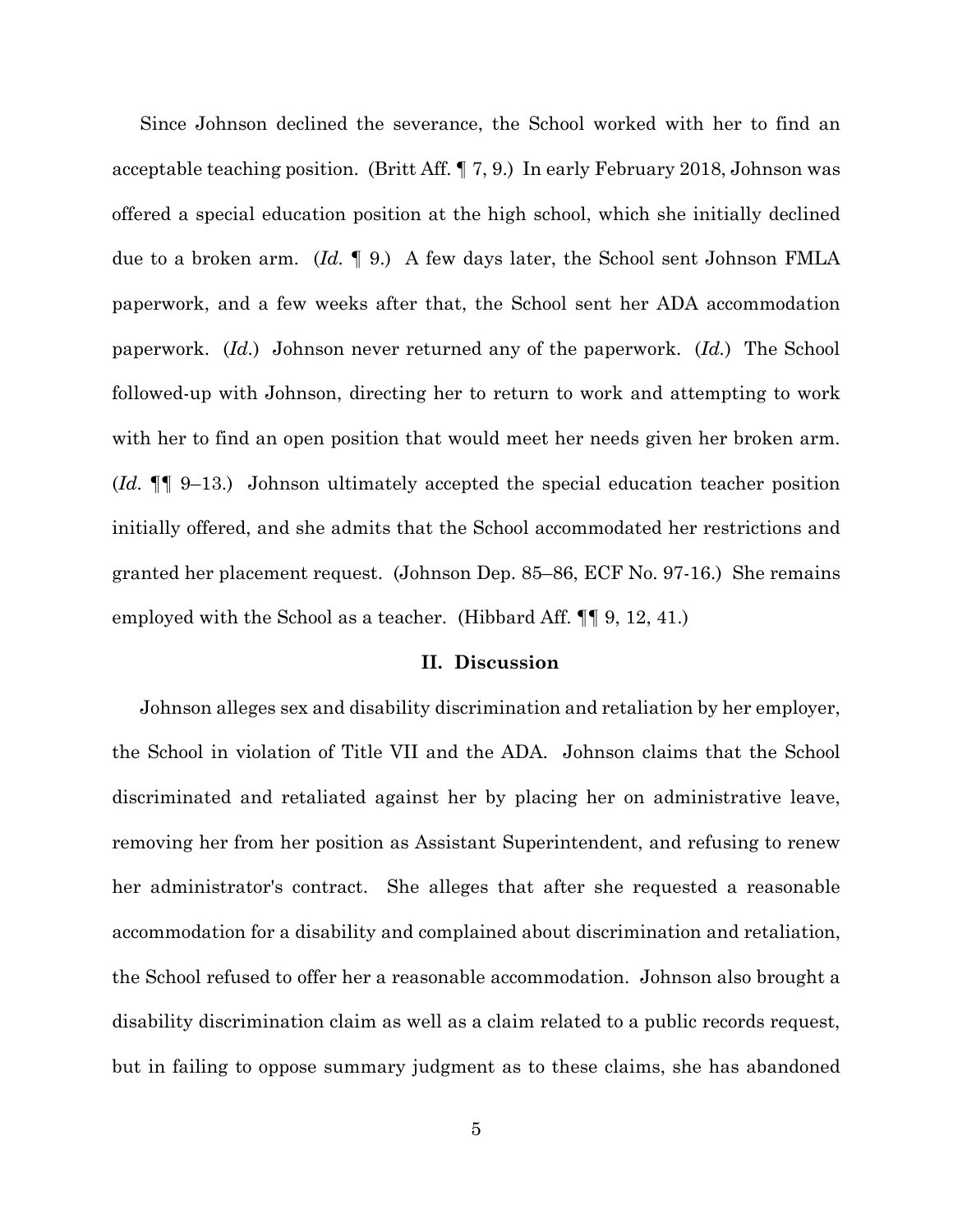them. *See Goodpaster v. City of Indianapolis*, 736 F.3d 1060, 1075 (7th Cir. 2013) (holding plaintiffs waived claims where they failed to respond to the defendant's arguments and "did not provide the district court with any basis to decide" them). The School seeks summary judgment on all claims.

### **A. Summary Judgment Standard**

Summary judgment is appropriate when there is no genuine dispute of material fact, and the moving party is entitled to judgment as a matter of law. *FKFJ, Inc. v. Village of Worth*, 11 F. 4th 574, 584 (7th Cir. 2021). A dispute of fact is "genuine" if "the evidence is such that a reasonable jury could return a verdict for the nonmoving party." *Dunn v. Menard, Inc.*, 880 F.3d 899, 905 (7th Cir. 2018) (quoting *Anderson v. Liberty Lobby, Inc.*, 477 U.S. 242, 248 (1986)). A dispute of fact is "material" if the fact "might affect the outcome of the suit under the governing law." *FKFJ, Inc.*, 11 F.4th at 584 (quoting *Anderson*, 477 U.S. at 248). Hence, "the mere existence of *some* alleged factual dispute between the parties will not defeat an otherwise properly supported motion for summary judgment; the requirement is that there be no *genuine* issue of *material* fact." *Id.* (quoting *Anderson*, 477 U.S. at 247–48).

The Court draws all reasonable inferences in favor of the non-moving party, but it "need not draw 'every conceivable inference,'" in that party's favor. *FKFJ, Inc.*, 11 F.4th at 585 (quotation omitted). Mere speculation, conjecture, and conclusory allegations are insufficient to defeat a summary judgment motion. *Id.*; *Igasaki v. Illinois Dep't of Fin. & Pro. Reg.*, 988 F.3d 948, 956 (7th Cir. 2021). "When the nonmoving party fails to establish 'the existence of an element essential to that party's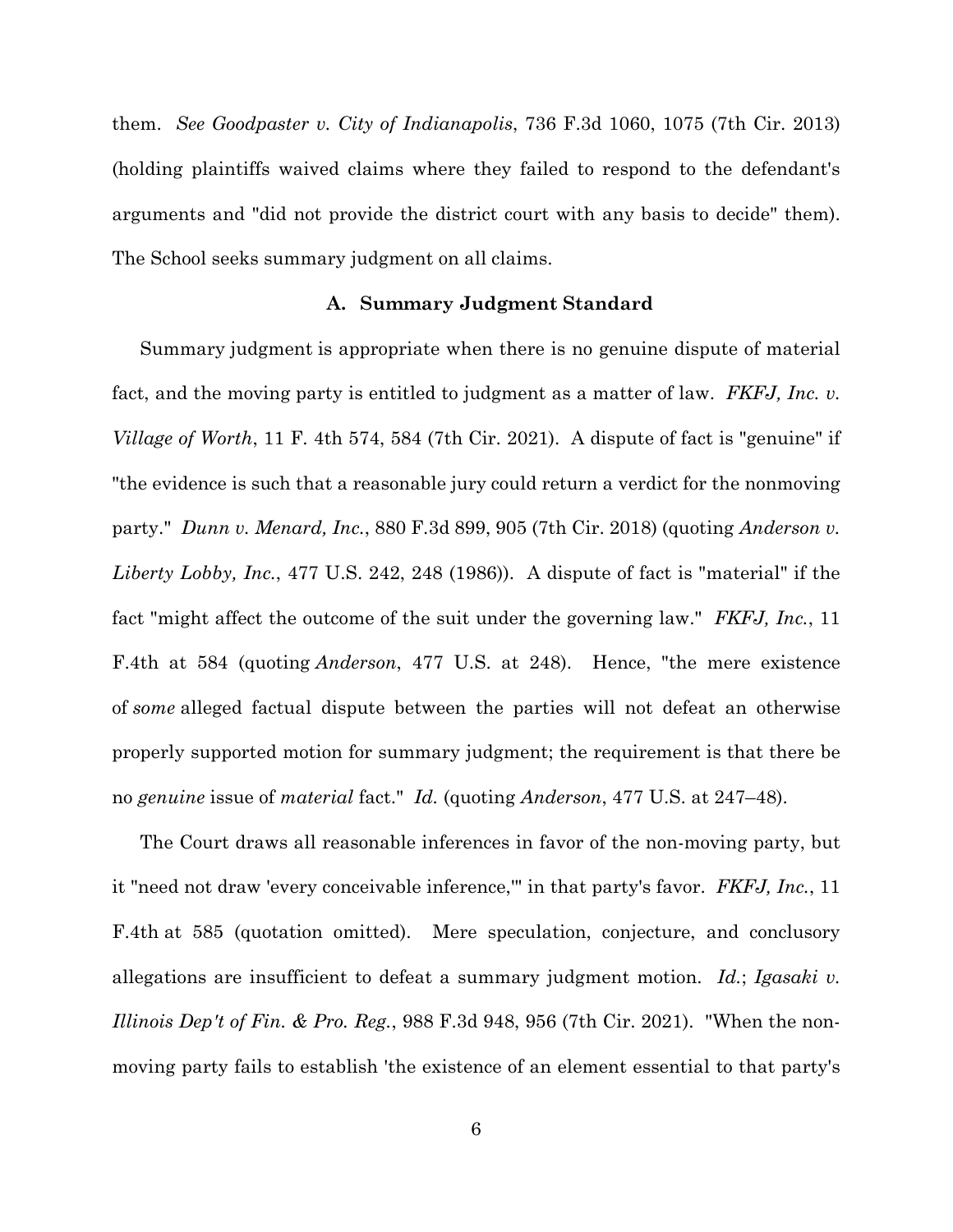case, and on which that party will bear the burden of proof at trial,' Rule 56(c) mandates entry of summary judgment against that party because 'a complete failure of proof concerning an essential element of the nonmoving party's case necessarily renders all other facts immaterial.'" *Massey v. Johnson*, 457 F.3d 711, 716 (7th Cir. 2006) (quoting *Celotex Corp. v. Catrett*, 477 U.S. 317, 322 (1986)).

#### **B. Sex Discrimination**

Title VII prohibits an employer from "discriminat[ing] against any individual with respect to . . . compensation, terms, conditions, or privileges of employment, because of such individual's race, color, religion, sex, or national origin." 42 U.S.C. § 2000e- $2(a)(1)$ . In a discrimination case at summary judgment, the "singular question" is whether the evidence "would 'permit a reasonable factfinder to conclude that the plaintiff's race, ethnicity, sex, religion, or other proscribed factor caused the discharge or other adverse employment action.'" *Igasaki v. Illinois Dep't of Fin. & Pro. Reg.*, 988 F.3d 948, 957 (7th Cir. 2021) (quoting *Purtue v. Wisconsin Dep't of Corrs.*, 963 F.3d 598, 602 (7th Cir. 2020), *reh'g denied* (July 31, 2020)); *see also Ortiz v. Werner Enters., Inc.*, 834 F.3d 760, 765 (7th Cir. 2016)). Further, "[w]hether a plaintiff offers direct or circumstantial evidence of discrimination . . . all evidence belongs in a single pile and must be evaluated as a whole." *Ortiz*, 834 F.3d at 766.

A plaintiff may still prove employment discrimination utilizing the *McDonnell Douglas* burden-shifting framework. *See McDonnell Douglas v. Green*, 411 U.S. 792 (1973). *McDonnell Douglas* "requires a plaintiff to make a prima facie case of discrimination, at which point the burden shifts to the employer to offer a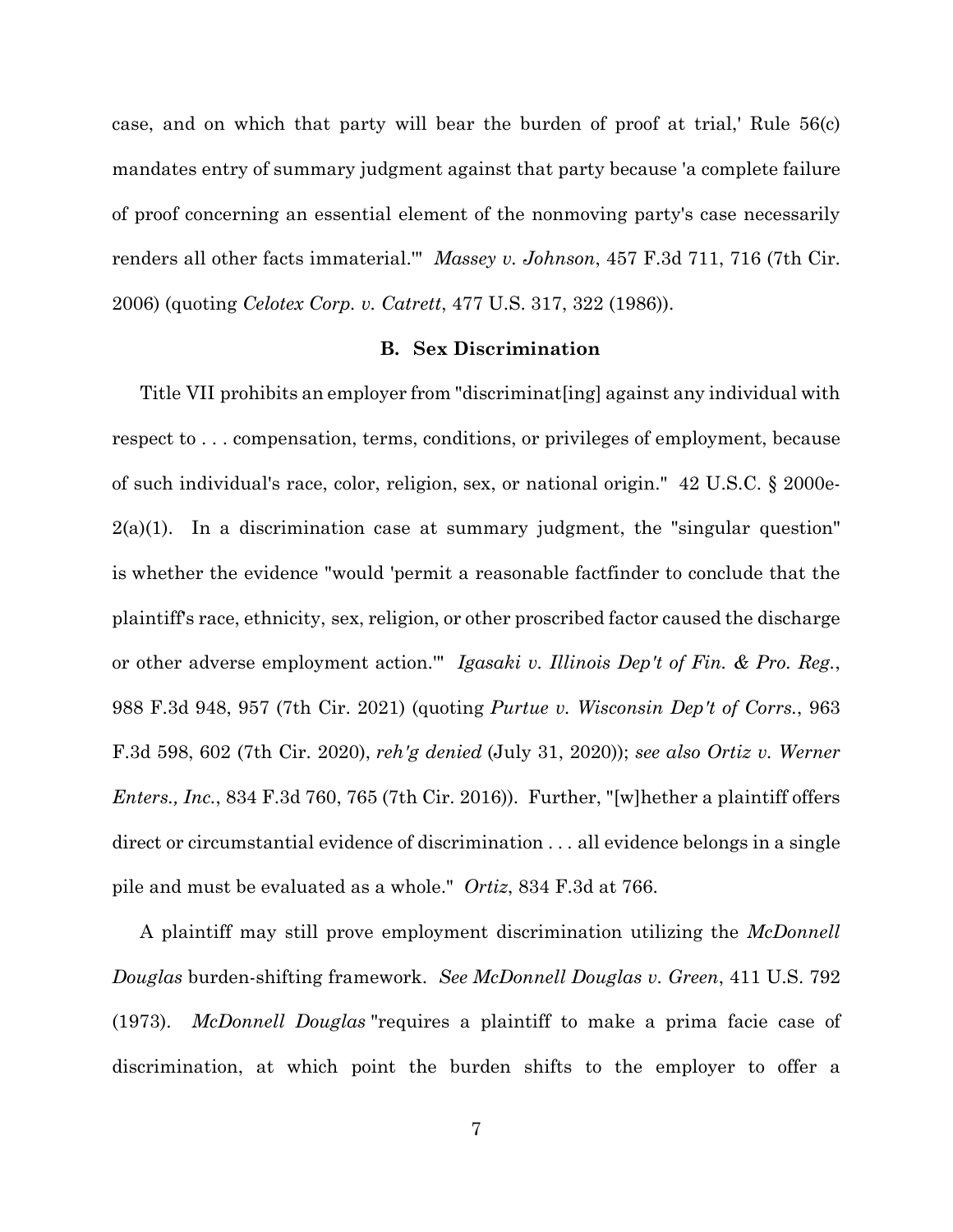nondiscriminatory motive, and, if the employer does so, the burden shifts back to the plaintiff to show that the employer's stated reason was a pretext." *Igasaki*, 988 F.3d at 957 (quoting *Purtue*, 963 F.3d at 601–02). However, a plaintiff is not required to use the *McDonnell Douglas* framework. *See Ortiz*, 834 F.3d at 765–66.

Johnson has availed herself of the *McDonell Douglas* framework, so the Court will analyze her claim under that framework as well. Even assuming that Johnson has enough evidence to make out a prima facie case of sex discrimination, the School has articulated legitimate, nondiscriminatory reasons for each adverse employment action: Johnson was removed from her administrative position, her administrative contract was not renewed, and she was demoted to a teaching position because Hibbard determined, based on consistent negative feedback about her and his own observations of her poor performance, that having Johnson on the central office administrative team was not in the School's best interests. And Johnson was placed on administrative leave to allow her to consider the severance offer.

So, the burden reverts to Johnson to suggest that the School's stated reasons are pretexts for sex discrimination. A federal court does not sit as a superpersonnel department that second-guesses facially legitimate employment decisions. *Boss v. Castro*, 816 F.3d 910, 917 (7th Cir. 2016). It is not the court's role to determine whether an employer's proffered reason for an adverse action was wise, fair or reasonable. *Id.* Instead, the plaintiff must demonstrate that the employer's explanation is pretextual, which requires evidence suggesting that the "proffered reason . . . [is] a lie." *Marnocha v. St. Vincent Hops. & Health Care Ctr., Inc.*, 986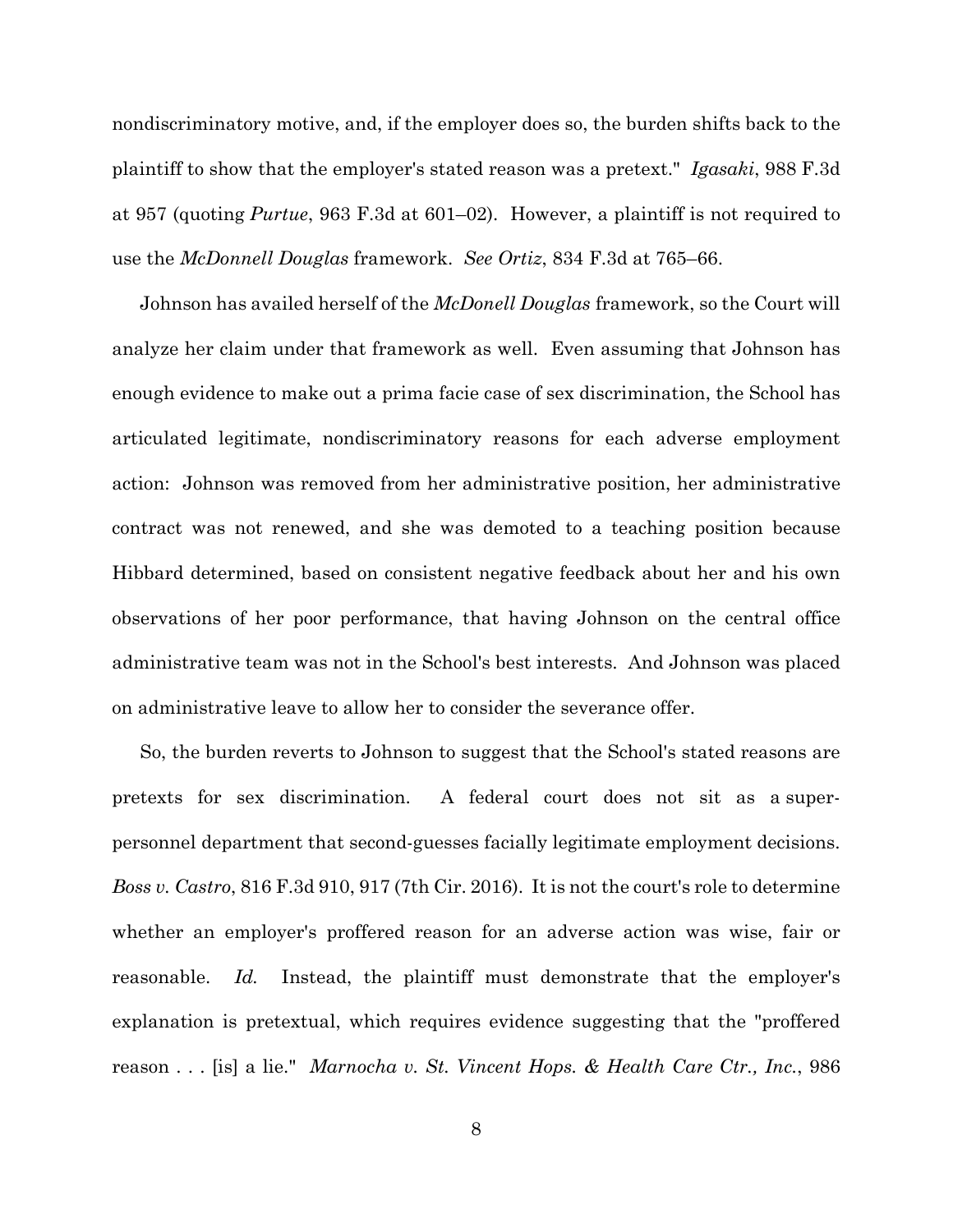F.3d 711, 721 (7th Cir. 2021) (citation omitted). A plaintiff may do so by identifying "'weaknesses, implausibilities, inconsistencies, or contradictions' in the employer's asserted reason from which "a reasonable person could find it unworthy of credence." *Id.* (citation omitted).

Johnson attempts to demonstrate pretext first by asserting that the School has given shifting, contradictory reasons for its adverse actions. She points to the School's response to her EEOC charge, which identified performance issues as the basis for her demotion. But poor performance is entirely consistent with the reasons given by the School when Johnson was placed on administrative leave and removed from her position as administrator. Johnson asserts that the School originally represented to her when it placed her on administrative leave in December 2017 that "she had done nothing wrong." (Pl.'s Br. 25 (citing Dec. 28, 2017 letter from Jill Britt to Martha Johnson, Ex. 19, ECF No. 113-14), ECF No. 112.) But no reasonable factfinder could find an inkling in that letter to even suggest that the School told Johnson that she "had done nothing wrong"). Johnson also asserts that Hibbard told her that he placed her on administrative leave and demoted her to "move the district forward." (Pl.'s Br. 25–26, ECF No. 112.) But moving the district forward is entirely consistent with the stated reason that Hibbard did not believe that having Johnson in the administrative position was functional, helpful, or in the School's best interest.

Next, Johnson claims that her "job performance cannot reasonably be questioned." (Pl.'s Br. 26, ECF No. 112.) The question is not whether the School's view of Johnson's performance was correct, but whether its explanation is honest. *Igasaki*,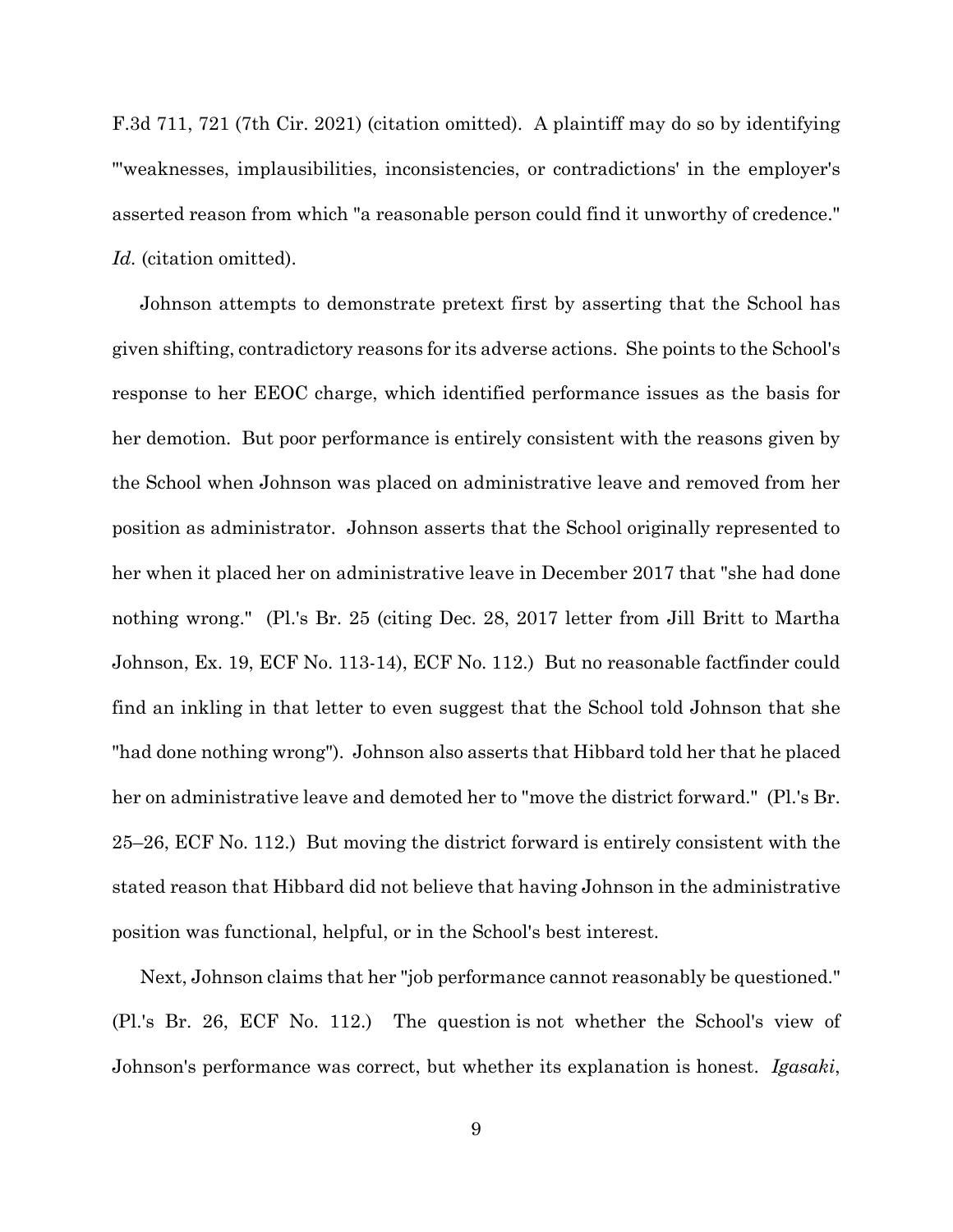988 F.3d at 958. Johnson has not presented any evidence to raise a reasonable inference that Hibbard did not honestly believe that her job performance was quite poor. Johnson may believe her performance was positive, but a plaintiff's subjective beliefs are insufficient by themselves to create a genuine issue of material fact. *Mollet v. City of Greenfield*, 926 F.3d 894, 898 (7th Cir. 2019). Johnson cannot create a triable issue by pointing to prior superintendent's view of her performance either. Johnson's "past performance is largely irrelevant." *Igasaki*, 988 F.3d at 959 (stating that "the issue is not the employee's past performance but 'whether the employee was performing well at the time of [her] termination.' . . . [P]ast positive evaluations do not guarantee future employment. Nor does such evidence, without more, show discrimination.") (quoting *Peele v. Country Mut. Ins. Co.*, 288 F.3d 319, 329 (7th Cir. 2002)); *see also Fortier v. Ameritech Mobile Commc'ns, Inc.*, 161 F.3d 1106, 1113 (7th Cir. 1998). Johnson's disagreement with the School's perception of her performance does not mean that its perception was because of unlawful discrimination. *Igasaki*, 988 F.3d at 958.

Johnson suggests that placement on administrative leave by itself points to pretext because administrative leave was reserved for employee's who were investigated for a wrong-doing. However, the unrefuted evidence is that although administrative leave is sometimes disciplinary or investigatory, it was not in Johnson's case. (Hibbard Aff. ¶ 37, ECF No. 97-1.) Johnson complains that the School revoked her email account while she was on administrative leave, but that simply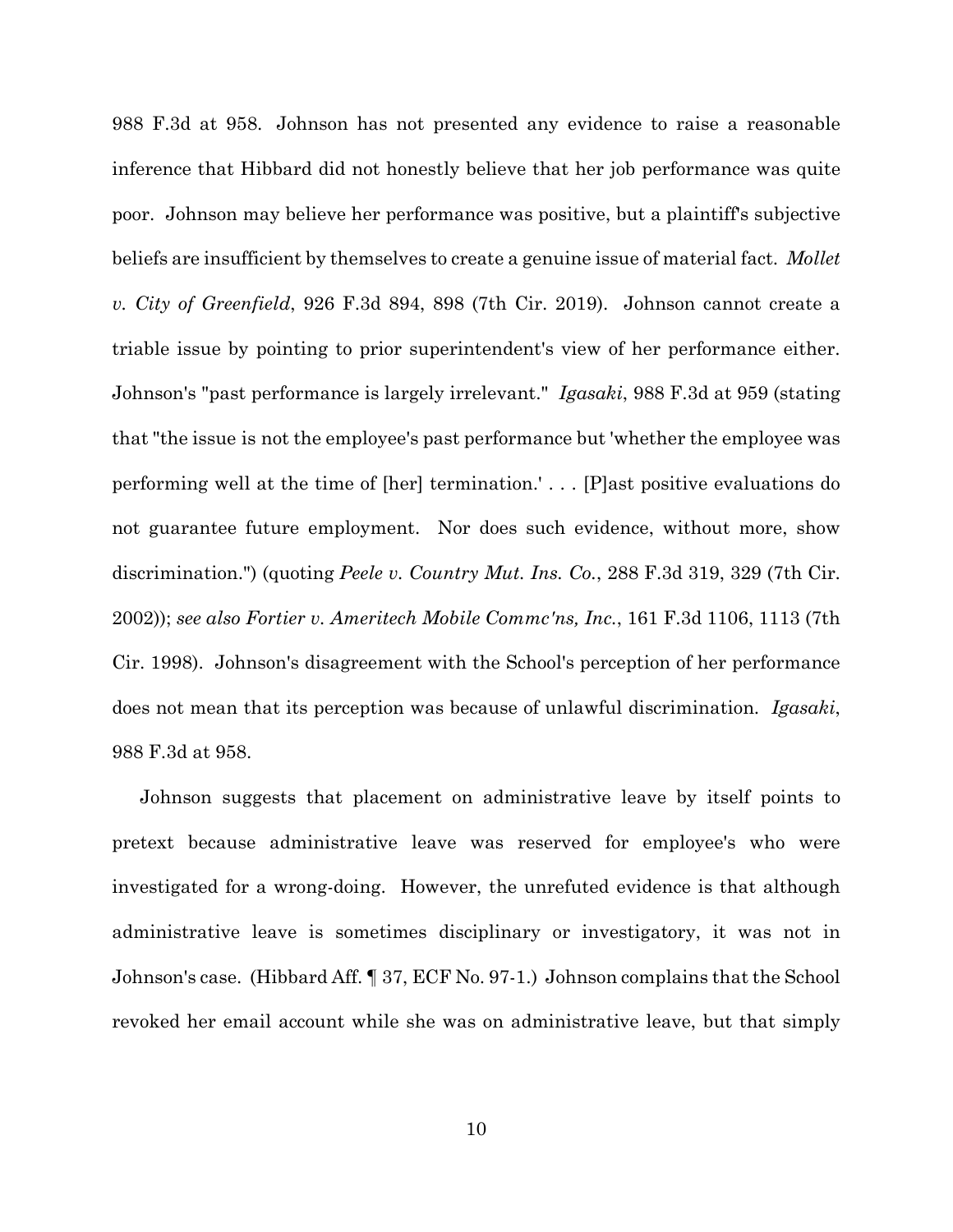does not suggest that the School's stated reasons for its employment actions were dishonest.

Johnson alleges that the School treated similarly situated administrators outside the protected class more favorably. She identifies the new COO who was provided better benefits and pay. The undisputed evidence establishes, however, that the COO's contract was based on his position, skills, and experience, (Hibbard Aff. ¶ 17, ECF No. 97-1), and Johnson admits that no other male, including Hibbard, had the same benefits as the COO, (Johnson Dep. 145, ECF No. 97-16).

Finally, Johnson argues there is circumstantial evidence of sex discrimination. She claims that two School Board members had "an issue with women . . . in positions of leadership" and argues that under state law, the Board is the ultimate decisionmaker in all personnel matters. (Pl.'s Br. 1, 2, 5–9, ECF No. 112.) As well, Johnson points to other lawsuits against the School asserting sex discrimination. (Pl.'s Br. 2, 8–9.) None of this reasonably suggests pretext. The undisputed evidence is that the personnel decisions regarding Johnson were Hibbard's alone; the Board did not ask and was not told the reasons for his decisions; and the Board merely approved the decisions once they were made. The mere fact that other women claimed the School discriminated against them based on sex is irrelevant and does not suggest pretext, particularly when the other women (Kimberly Jarvis and Flora Reichanadter) were employed with the School before Hibbard, the decisionmaker in Johnson's case, became superintendent in July 2017.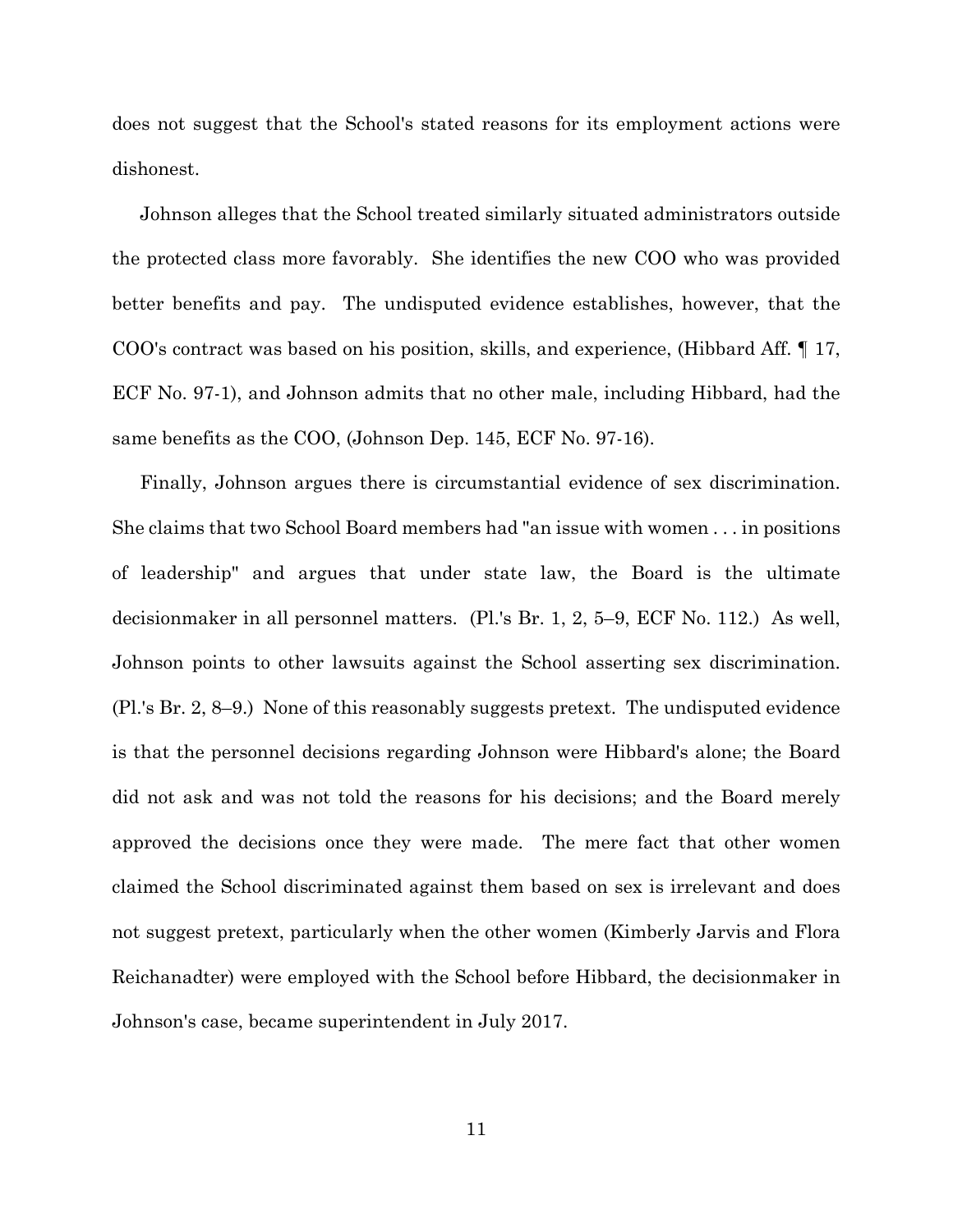Johnson has not presented evidence to suggest that the School's legitimate, nondiscriminatory reasons for removing from her administrative position, offering severance, not renewing her administrative contract, demoting her to a teaching position, or placing her on administrative leave are pretextual. The record fails to show that the School's proffered reasons for its employment actions are reasons that a reasonable person could find "unworthy of credence." *Marnocha*, 986 F.3d at 721. Therefore, Johnson cannot establish sex discrimination under the *McDonnell Douglas* framework.

And Johnson has presented insufficient evidence to show sex discrimination under *Ortiz.* The "singular question" in a discrimination case is simply whether the evidence evaluated as a whole "would 'permit a reasonable factfinder to conclude that the plaintiff's race, ethnicity, sex, religion, or other proscribed factor caused the discharge or other adverse employment action.'" *Ortiz*, 834 F.3d at 765. Like the plaintiff in *Igasaki*, Johnson points to "past wrongs purportedly probative of . . . sex discrimination," such as the allegations by Jarvis and Reichanadter. Others' claims of sex discrimination fail to show that the School took action against Johnson because of her sex. Instead, the record shows that Hibbard's personnel decisions were based on Johnson's poor performance and her sex played no part in those decisions.

No reasonable jury could find that Johnson's removal from her administrative position, severance offer, non-renewal of her administrative contract, demotion to a teaching position, or placement on administrative leave was because of her sex. Thus, the School will be granted summary judgment on her sex discrimination claim.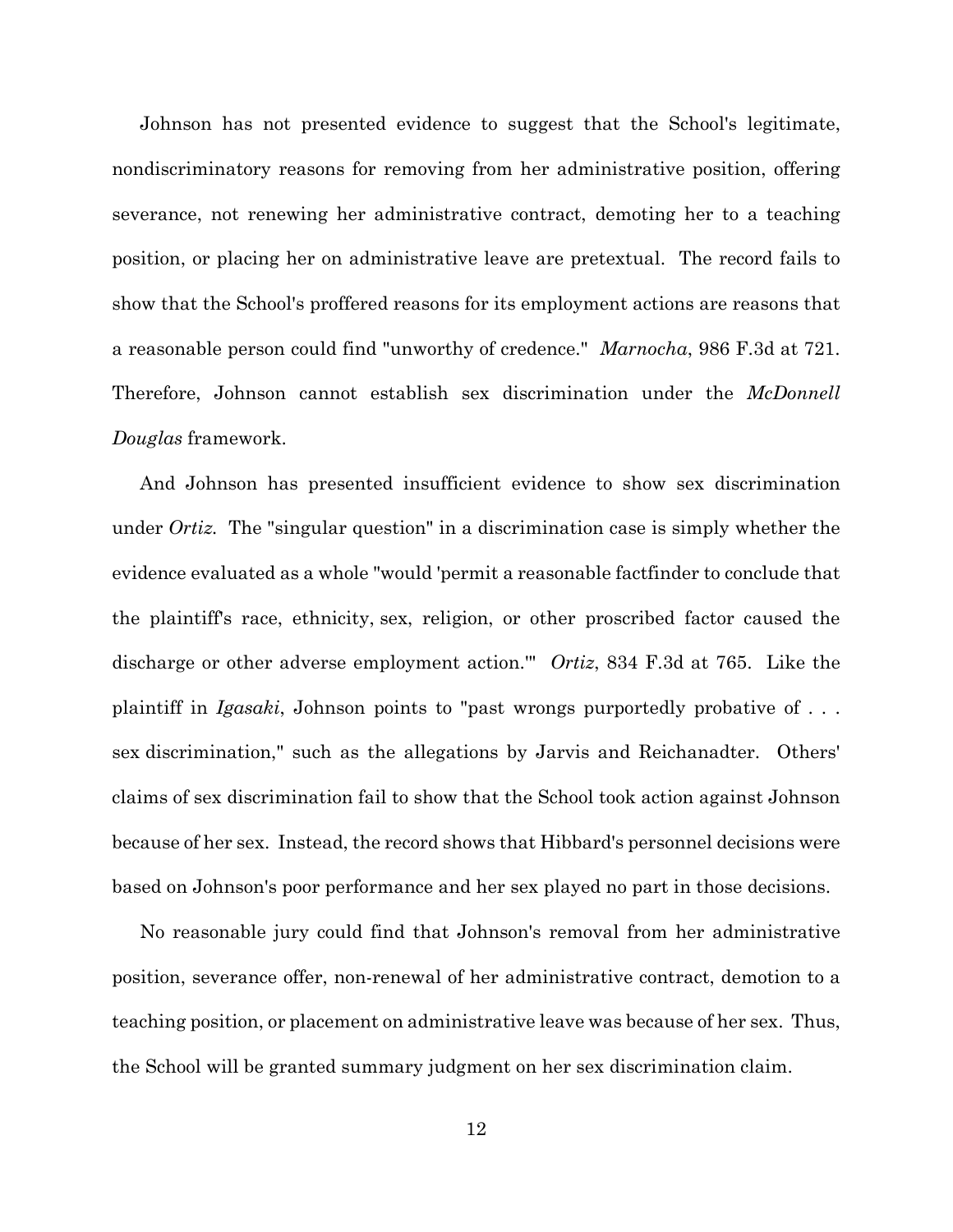# **C. Failure-to-Accommodate**

Johnson also claims that the School failed to reasonably accommodate her disability and refused to engage in the interactive process in violation of the ADA. To prevail on a failure-to-accommodate claim, a plaintiff must prove that (1) she was a qualified individual with a disability, (2) the employer was aware of her disability, and (3) the employer failed to reasonably accommodate her disability. *Williams v. Bd. of Educ. of City of Chi*., 982 F.3d 495, 503 (7th Cir. 2020). Under the ADA, the employee and employer should engage "in an interactive process to determine a reasonable accommodation" for the employee. *Id.* However, the "interactive process," is merely "a *means* for identifying a reasonable accommodation rather than an end in itself." *Id.* (quoting *Sansone v. Brennan*, 917 F.3d 975, 979–80 (7th Cir. 2019) (emphasis added) (citations omitted). "[T]here is no independent cause of action for breakdown of the interactive process under the ADA." *Igasaki v. Illinois Dep't of Fin. & Pro. Reg.*, 988 F.3d 948, 961 (7th Cir. 2021). An employer may be held liable only when its "failure to engage in an interactive process resulted in a failure to identify an appropriate accommodation for the qualified individual." *Id.* (quoting *Rehling v. City of Chicago*, 207 F.3d 1009, 1016 (7th Cir. 2000) (footnote omitted)). Thus, Johnson has no claim under the ADA based on the School's alleged refusal to engage in the interactive process.

And her failure-to-accommodate claim cannot survive summary judgment either. Assuming Johnson can establish the other elements of the claim, she admits that the School accommodated her restrictions and granted her placement request. The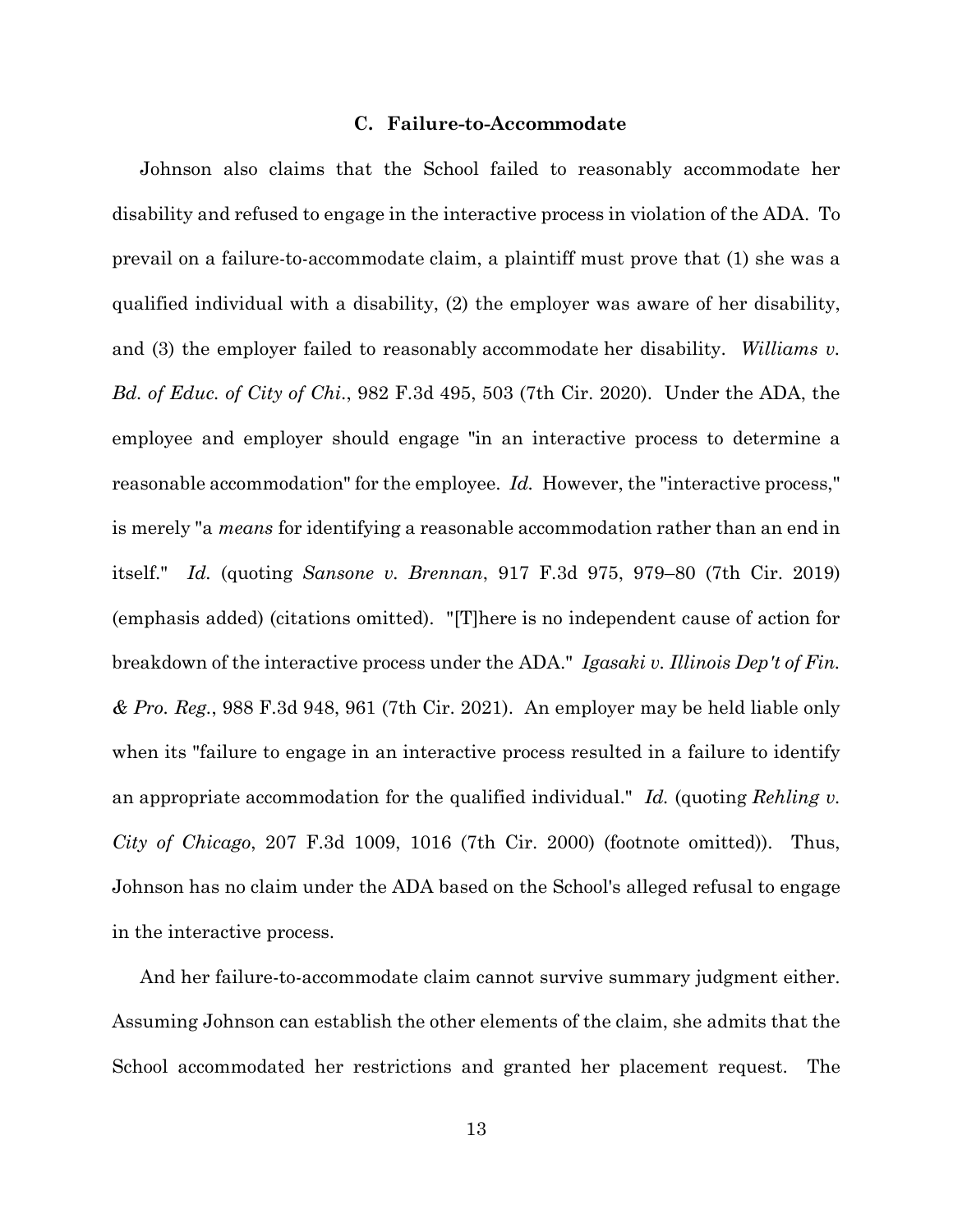School is entitled to summary judgment on Johnson's ADA "interactive process" claim and failure-to-accommodate claim.

# **D. Retaliation**

Lastly, Johnson alleges that a jury could conclude that the Board retaliated against her for exercising her rights under the ADA and Title VII. Like a discrimination claim, the inquiry for an employment retaliation claim is: "Does the record contain sufficient evidence to permit a reasonable fact finder to conclude that retaliatory motive caused the discharge?" *Igasaki v. Illinois Dep't of Fin. & Pro. Reg.*, 988 F.3d 948, 959 (7th Cir. 2021) (citation omitted). A plaintiff may establish retaliation in two ways. *Williams v. Bd. of Educ. of City of Chi*., 982 F.3d 495, 508 (7th Cir. 2020).

Under the first approach, she can show that (1) she engaged in protected activity; (2) she suffered a materially adverse action; and (3) there was a causal link between the protected activity and adverse action. *Id.* at 508–09. Under the second approach, a plaintiff can show (1) she engaged in protected activity; (2) she suffered a materially adverse action; (3) she was meeting her employer's legitimate expectations; and (4) she was treated less favorably than similarly-situated employees who did not engage in protected activity. *Id*. at 509. If the plaintiff makes this showing, then "the burden shifts to the employer to articulate some legitimate, nonretaliatory reason for its action." *Id.* (quotation omitted). If the employer carries this burden, then the plaintiff must establish that the employer's stated reason is pretextual. *Id.* An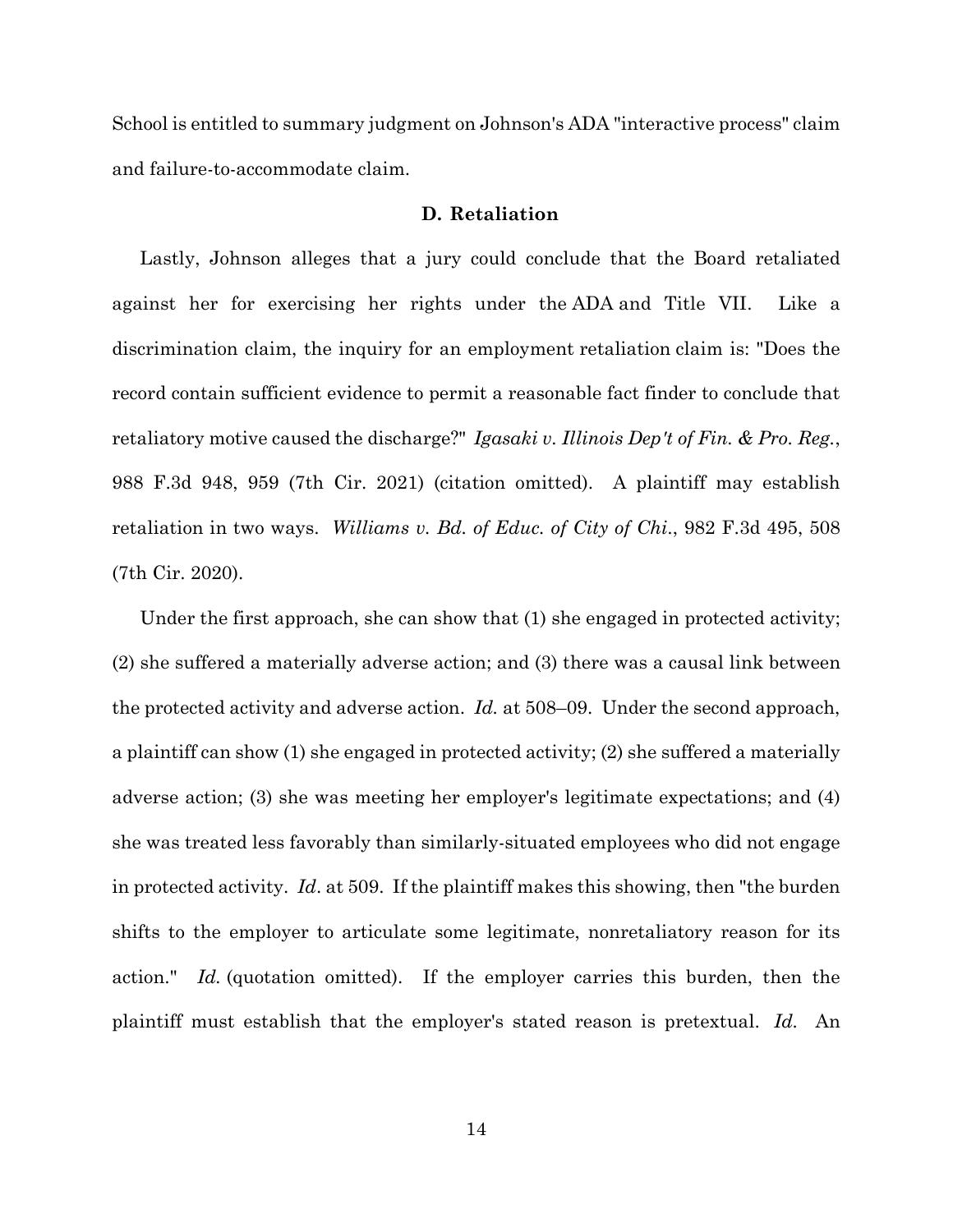"adverse action" for purposes of a retaliation claim means an action that "would dissuade a reasonable employee from engaging in the protected activity." *Id.*

Johnson's retaliation claims cannot survive summary judgment under either approach. The claims fail under the first approach because the evidence fails to suggest a causal link between any protected activity and any adverse action against Johnson. No reasonable factfinder could conclude that Johnson's removal from her administrative position, severance offer, non-renewal of her administrative contract, demotion to a teaching position, or placement on administrative leave had any connection to her complaints about discrimination. The evidence is unrefuted that Johnson was placed on administrative leave to allow her to consider the severance offer. The record establishes that each of the other actions were taken because Hibbard determined based on his own observations and consistent feedback from numerous others that including Johnson on the central office administrative team was not in the School's best interests. The retaliation claims fail under the second approach because the Court has determined that the School has articulated legitimate, nondiscriminatory reasons for each employment action, and Johnson has insufficient evidence to raise a triable issue as to pretext. Therefore, the School will be granted summary judgment on Johnson's Title VII and ADA retaliation claims.

## **Conclusion**

The School's Motion for Summary Judgment, (ECF No. 97), is **granted**, and final judgment will be entered in favor of Defendant on all of Plaintiff's claims.

## **SO ORDERED.**